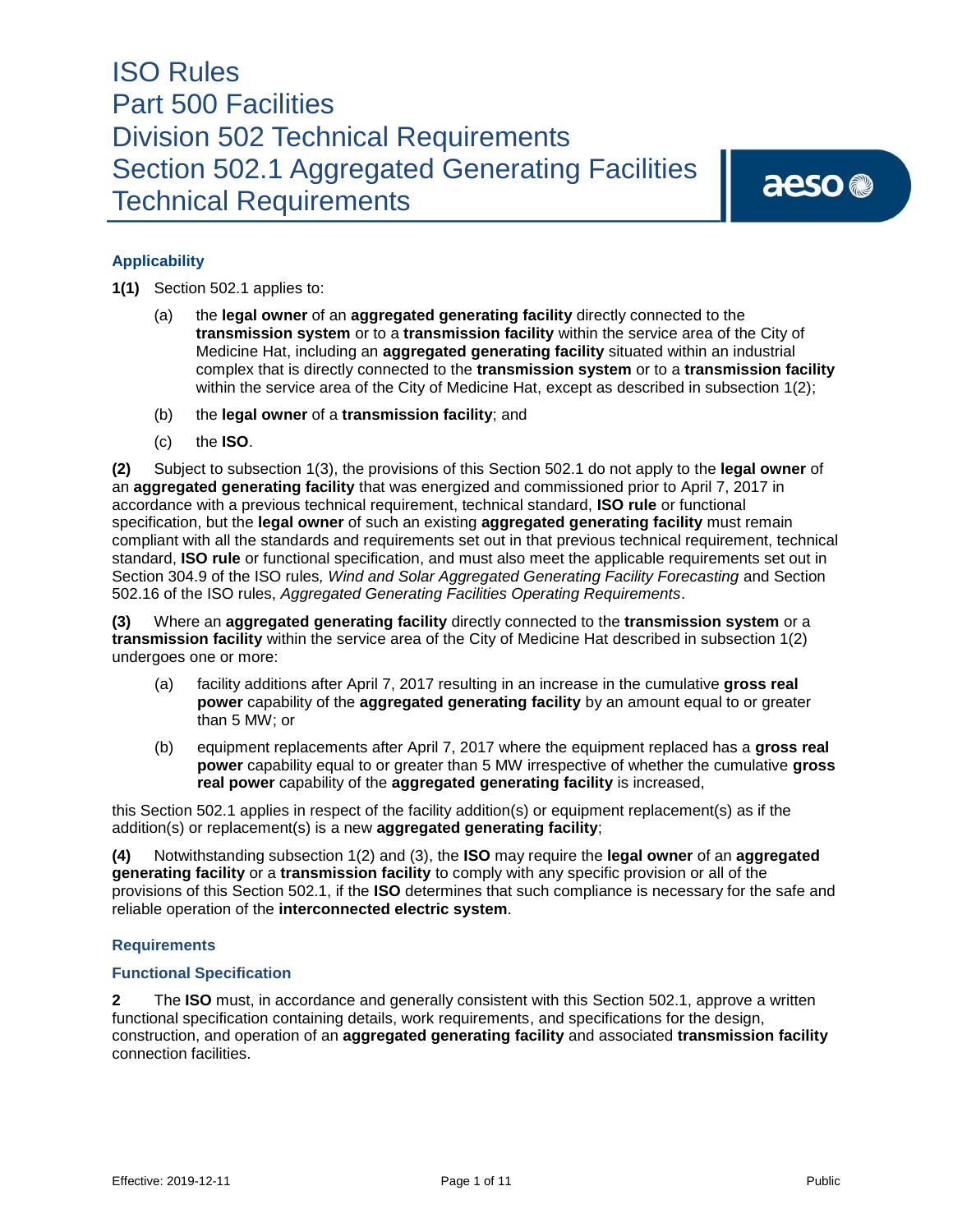aeso<sup>®</sup>

### **Maximum Authorized Real Power**

**3(1)** The **legal owner** of an **aggregated generating facility** must, upon receiving a request from the **ISO**, determine the **maximum authorized real power** for the **aggregated generating facility** and provide this value to the **ISO**.

**(2)** The **legal owner** of an **aggregated generating facility** must consider the **aggregated generating facility** capability and limitations under optimal conditions when determining the **maximum authorized real power** for the **aggregated generating facility**.

#### **Reactive Power Requirements**

**4(1)** For the purposes of determining the dynamic **reactive power** requirements of this Section 502.1, the **legal owner** of an **aggregated generating facility** must determine the root mean square phase-to-phase voltage value at the **collector bus** of the **aggregated generating facility**, to be used as the 1.00 per unit voltage value.

**(2)** An **aggregated generating facility** and any external dynamic **reactive power** resources approved under subsection 4(6) must have the capability to operate by both:

- (a) manual control of the set point of the **voltage regulating system** of the **aggregated generating facility**; and
- (b) automated action of the **voltage regulating system** of the **aggregated generating facility**.

**(3)** Subject to subsection 4(5), the dynamic **reactive power** capability of the **aggregated generating facility** must be in compliance with the following minimum requirements:

- (a) 0.90 **power factor**, supplying dynamic **reactive power**; and
- (b) 0.95 **power factor**, absorbing dynamic **reactive power**;

based on the **maximum authorized real power** of the **aggregated generating facility** over the entire **real power** operating range, down to the applicable minimum **gross real power**.

**(4)** Subject to subsection 4(5), an **aggregated generating facility** must not have limiters set to reduce the dynamic **reactive power** capability set out in subsection 4(3).

**(5)** The **legal owner** of an **aggregated generating facility** that has the capability to meet the dynamic **reactive power** requirements of this subsection 4 but that has stability concerns must submit in writing to the **ISO**:

- (a) a request for a variance allowing for the reduction in the dynamic **reactive power** capability requirement set out in subsection 4(3)(b) due to **aggregated generating facility** stability concerns; and
- (b) a detailed study in support of the request, which is specific to the **aggregated generating facility** at its location and completed by a qualified professional engineer, demonstrating that the dynamic **reactive power** capability set out in subsection 4(3)(b) should be reduced by a limiter because that dynamic **reactive power** capability will cause the **aggregated generating facility** to become unstable.

**(6)** The **legal owner** of an **aggregated generating facility** without the capability to meet the dynamic **reactive power** capability set out in subsection 4(3) must submit to the **ISO** in writing a request for a variance allowing for the use of an external dynamic **reactive power** resource to compensate for the lack of capability, such that the combined capability of the **aggregated generating facility** and the external dynamic **reactive power** resource meets the requirements of subsection 4(3).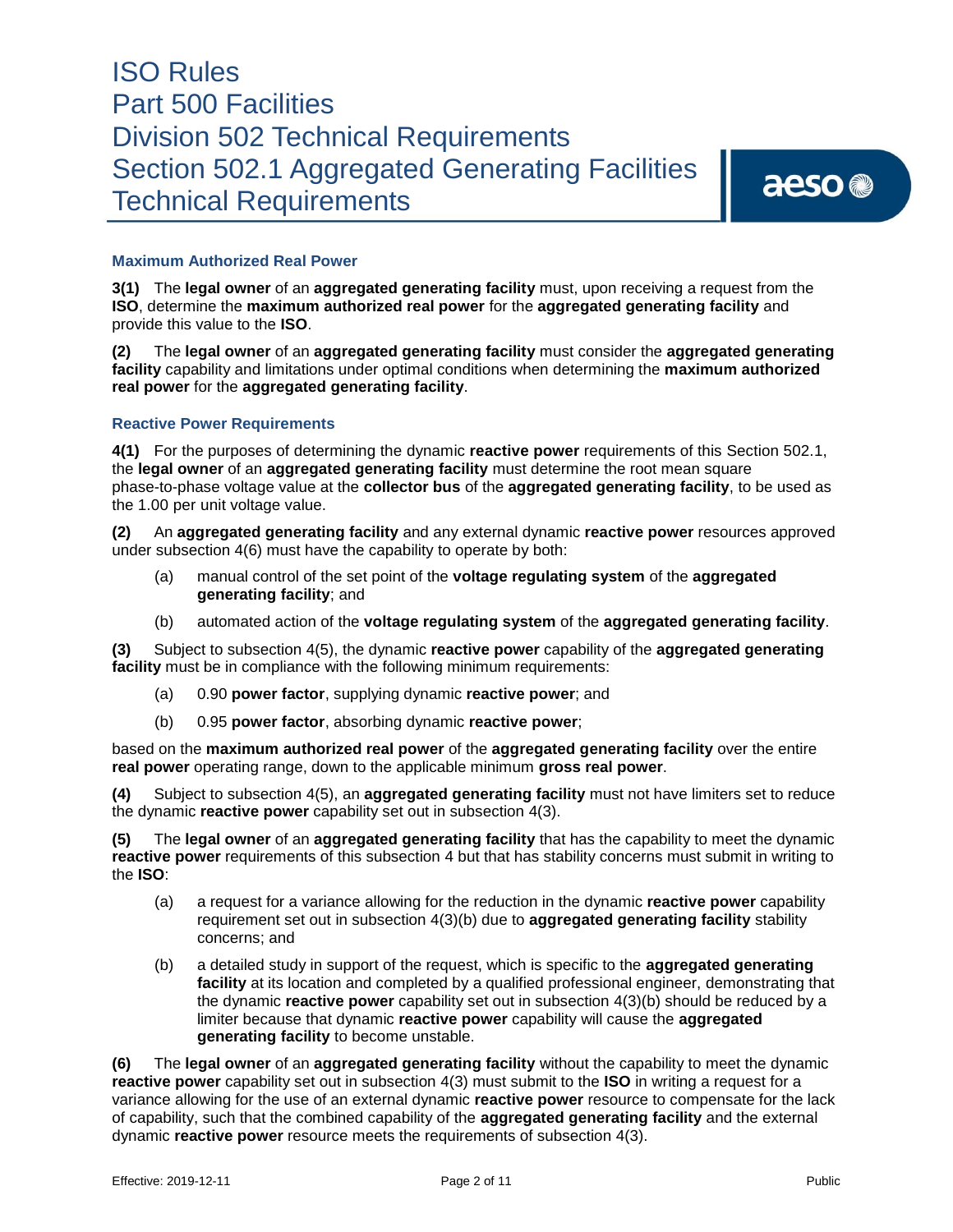aeso<sup>®</sup>

### **Voltage Ride-Through Requirements**

**5(1)** For the purposes of determining the voltage ride-through requirements of this Section 502.1, the **legal owner** of an **aggregated generating facility** must determine the root mean square phase-to-phase voltage value at the high voltage side of the **transmission system** step-up transformer of the **aggregated generating facility**, to be used as the 1.00 per unit voltage value.

**(2)** The **legal owner** of an **aggregated generating facility** must ensure the **aggregated generating facility** is designed to meet all of the following voltage ride-through requirements:

- (a) continuous operation greater than or equal to 0.90 and less than or equal to 1.10 per unit of the voltage value determined under subsection 5(1);
- (b) not tripping or going off-line, as a result of a voltage dip or a post-transient voltage deviation resulting from a **disturbance** on **transmission facilities**, on any phase or combination of phases at or beyond the **point of connection**, in accordance with the timing requirements of Appendix 1; and
- (c) the amount of time that the voltage of the **aggregated generating facility** remains at 0.0 per unit must be at least the **normal clearing** time for a three (3) phase fault at the specific location where the **aggregated generating facility** is connected to the **transmission system** or to a **transmission facility** within the service area of the City of Medicine Hat.

**(3)** Notwithstanding any other provision of this subsection 5, an **aggregated generating facility** is not required to ride-through a fault on **transmission facilities** that:

- (a) causes a forced outage of a radial transmission line connecting the **aggregated generating facility** to the **transmission system** or a **transmission facility** within the service area of the City of Medicine Hat;
- (b) occurs on the **aggregated generating facility** side of the **point of connection**, including the low voltage network and the substation; or
- (c) results in the activation of a transfer trip or anti-islanding protection scheme at the **aggregated generating facility** which causes the **aggregated generating facility** to be disconnected from the **transmission system** or a **transmission facility** within the service area of the City of Medicine Hat.

#### **Voltage Regulation**

**6(1)** An **aggregated generating facility** must be able to regulate voltage at the **voltage regulation system** or **automatic voltage regulator** point of control, under both non-disturbance and disturbance conditions.

**(2)** An **aggregated generating facility** must be designed so that the point of control for the **voltage regulation system** or **automatic voltage regulator** is not at the high voltage side of the **transmission facility** step-up transformer.

**(3)** The **aggregated generating facility** must have at least one (1) continuously variable, continuously acting, closed loop, centralized control **voltage regulating system** or **automatic voltage regulator** that measures voltage compared to a set point, and will control reactive devices including **generating units**, dynamic **reactive power** resources, capacitor and reactor banks.

**(4)** The **voltage regulating system** or **automatic voltage regulator** set point must be adjustable by the **operator** of the **aggregated generating facility** to a percentage between 95% and 105% of nominal voltage at the point of control for the **voltage regulating system** or **automatic voltage regulator**.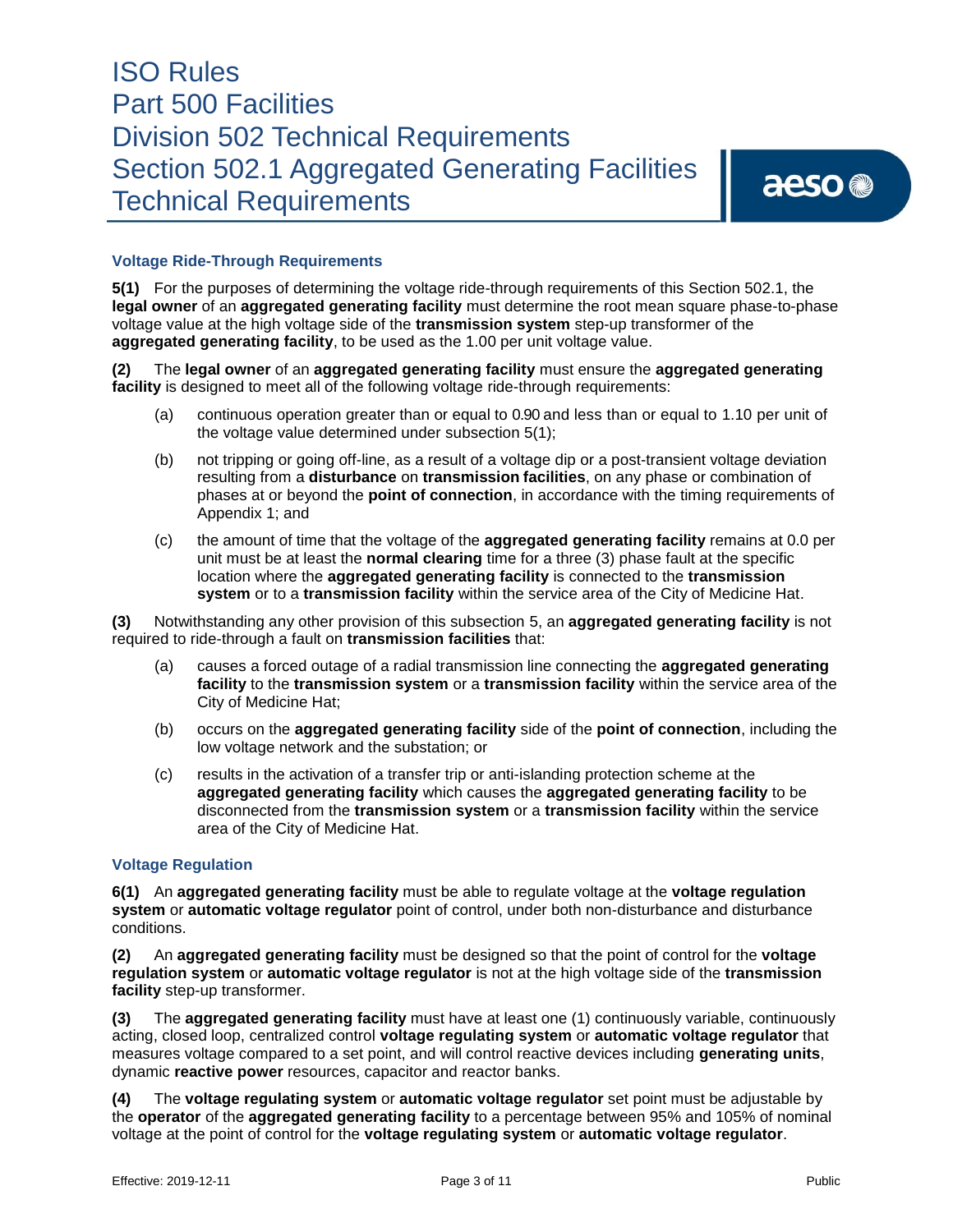# aeso<sup>®</sup>

**(5)** The **voltage regulating system** or **automatic voltage regulator** must operate in a voltage set point control mode to the exclusion of any other modes.

**(6)** The **voltage regulating system** or **automatic voltage regulator** must measure voltage that represents the overall voltage response of the **aggregated generating facility**.

- **(7)** The **voltage regulating system** or **automatic voltage regulator** must be capable of:
	- (a) adjustable gain, or reactive droop compensation adjustable from 0% to 10%; and
	- (b) reactive current compensation to compensate for any step-up transformers connected to the **transmission system** or a **transmission facility** within the service area of the City of Medicine Hat.

**(8)** The combined settings of the **voltage regulating system** or **automatic voltage regulator** must be able to achieve a steady state voltage regulation of +/- 0.5% of the voltage controlled by the **voltage regulating system** or **automatic voltage regulator**.

**(9)** The **ISO** must specify in the functional specification for the **aggregated generating facility** whether the reactive current compensation in the **voltage regulating system** or **automatic voltage regulator** must be implemented.

**(10)** The **voltage regulating system** or **automatic voltage regulator** must be calibrated such that a change in **reactive power** will achieve 95% of its final value, no sooner than zero point one (0.1) seconds and no later than one (1) second following a step change in voltage.

**(11)** When the **voltage regulation system** or **automatic voltage regulator** requires the switching of a shunt reactive device, the switching operation must be delayed by ten (10) seconds.

#### **Frequency and Speed Governing Requirements**

**7(1)** An **aggregated generating facility** must have a continuously acting **governor system**, which must be designed:

- (a) to be continuously in service, free to respond to frequency changes and controlling the response to frequency changes while the **aggregated generating facility** is connected to the **transmission system** or a **transmission facility** within the service area of the City of Medicine Hat and is producing any **real power** as measured at the **collector bus**;
- (b) with a droop setting equal to or greater than 3% but less than or equal to 5%;
- (c) with a deadband, intentional plus unintentional, not exceeding plus or minus 0.036 Hz;
- (d) not to have an intentional time delay added to the control system;
- (e) with the capability of manual setpoint adjustments within a range of 59.4 Hz and 60.6 Hz;
- (f) to continuously monitor the frequency of the electric system or the speed of a synchronous **generating unit** at a sample rate of at least twenty (20) samples per second; and
- (g) with a resolution of at least 0.004 Hz.

**(2)** The **governor system** must override any power limits in effect at the time of the frequency excursion but only while the frequency remains outside of the deadband.

**(3)** An **aggregated generating facility** must be designed not to trip for under-frequency and overfrequency deviations for the minimum time frames as set out in Appendix 2.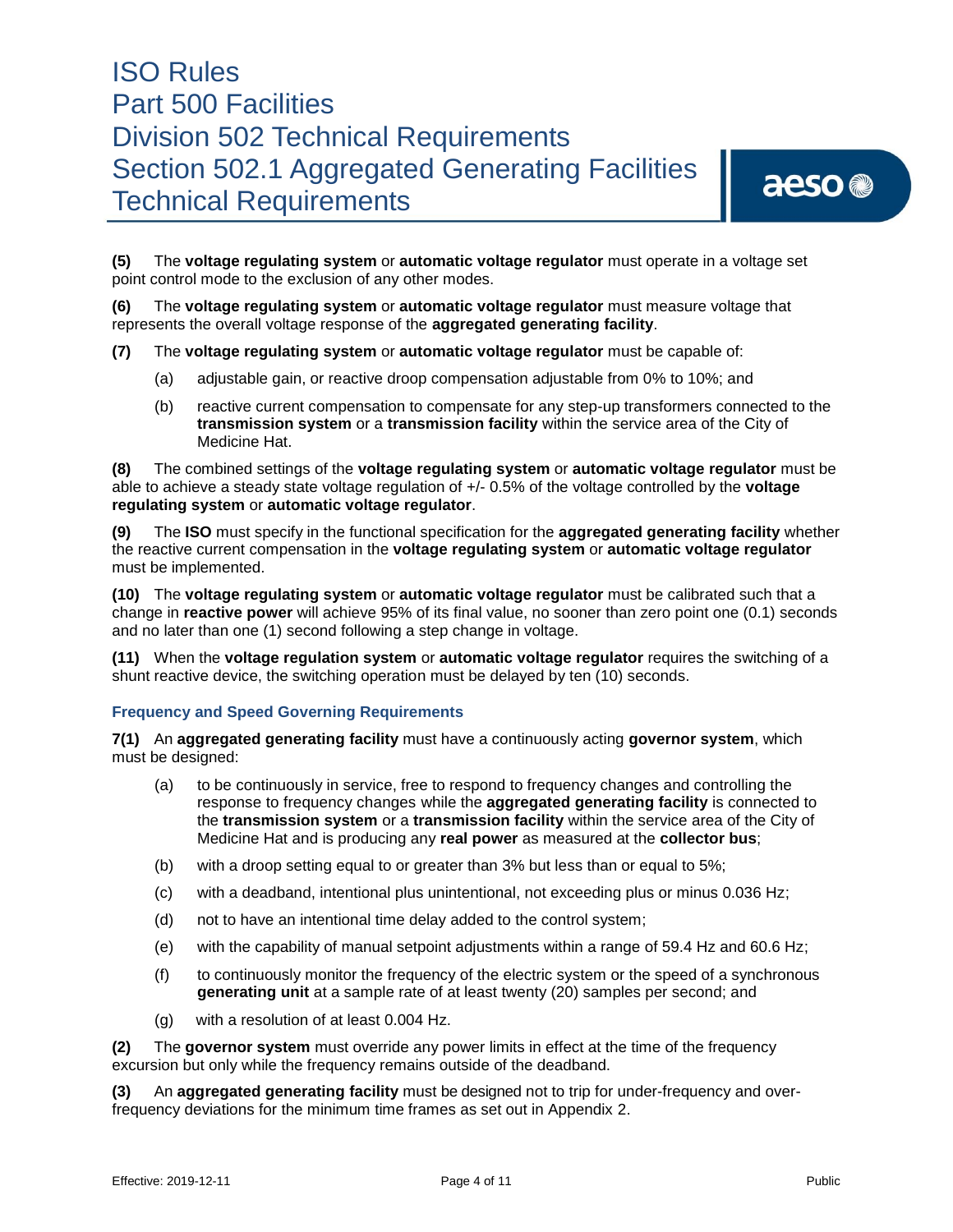# aeso<sup>®</sup>

**(4)** Notwithstanding subsection 7(3), an **aggregated generating facility** that trips off in a shorter period than the minimum time set forth in Appendix 2 must have binding and firm arrangements to automatically and simultaneously trip off an amount of load in MW on the **interconnected electric system** equal to the anticipated generation loss in MW, at comparable frequency levels.

#### **WECC Stability Control Requirements for an Aggregated Generating Facility Consisting of Directly Coupled Asynchronous Generating Units or Decoupled Generating Units**

**8** If any **WECC** standards or policies specify the use of a power system stabilizer or similar functionality for an **aggregated generating facility** consisting of directly coupled asynchronous **generating units** or decoupled **generating units**, then based on those standards or policies the **ISO** may, by written notice to the **legal owner**, require an **aggregated generating facility** consisting of directly coupled asynchronous **generating units** or decoupled **generating units** to use such a power system stabilizer.

### **WECC Stability Control Requirements for an Aggregated Generating Facility Consisting of Directly Coupled Synchronous Generating Units**

**9(1)** The **legal owner** of an **aggregated generating facility** consisting of directly coupled synchronous **generating units** and with a **maximum authorized real power** greater than 67.5 MW must install power system stabilizers.

**(2)** Notwithstanding subsection 9(1), a power system stabilizer is not required to be installed on an **aggregated generating facility** consisting of directly coupled synchronous **generating units** if the closed loop phase lag between the **aggregated generating facility** voltage at the **collector bus** and the **automatic voltage regulator** reference input is greater than 135 degrees.

**(3)** Any pumped storage **aggregated generating facility** consisting of directly coupled synchronous **generating units** must be equipped with a power system stabilizer and be capable of operating in the pump mode while connected to the **transmission system** or a **transmission facility** in the service area of the City of Medicine Hat, and if the power system stabilizer does not produce negative damping, then the power system stabilizer must be designed to be in service in the pump mode.

- **(4)** A power system stabilizer must:
	- (a) be designed to be in continuous operation while the **aggregated generating facility** consisting of directly coupled synchronous **generating units** is on-line, except for when the **aggregated generating facility** consisting of directly coupled synchronous **generating units** is producing less **real power** than its design limit for effective power system stabilizer operation;
	- (b) be reviewed and retuned if any **automatic voltage regulator** response parameters for the **aggregated generating facility** consisting of directly coupled synchronous **generating units** are modified;
	- (c) be either:
		- (i) a dual input integral of accelerating **real power** type; or
		- (ii) a single input speed or frequency type;
	- (d) provide a compensated frequency response of the excitation system and the **aggregated generating facility** consisting of directly coupled synchronous **generating units** such that, through the frequency range from 0.1 Hz to 1.0 Hz, the phase shift will not exceed plus or minus 30 degrees;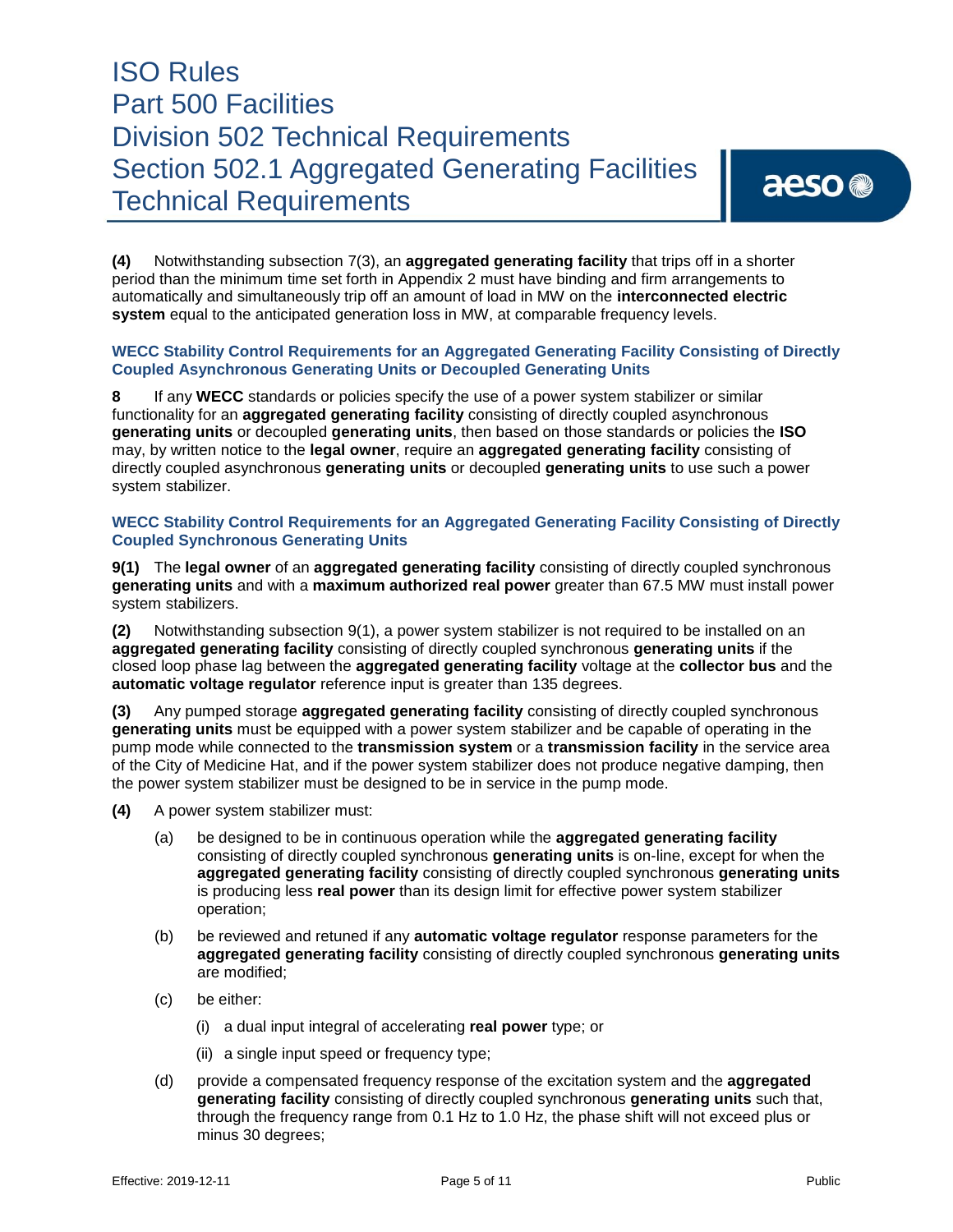# aeso<sup>®</sup>

- (e) be capable of output limits between plus or minus 5% of the operating voltage value submitted under subsection 4(1);
- (f) have the gain set to provide a gain margin of no less than 6 dB and no more than 10 dB; and
- (g) have the washout time constant set as low as possible while maintaining the compensated phase criteria.

**(5)** A power system stabilizer of the **real power** type is prohibited for an **aggregated generating facility** consisting of directly coupled synchronous **generating units**.

**(6)** The use of a single power system stabilizer for an **aggregated generating facility** consisting of directly coupled synchronous **generating units** must be approved by the **ISO** and detailed in the functional specification for the **aggregated generating facility**.

### **Transmission Facility Step-Up Transformer**

**10(1)** The voltage ratio, tap changer type, range and step size specifications for the transmission step-up transformer of an **aggregated generating facility** must be such that the **maximum authorized real power** and **reactive power** requirements specified in subsections 3 and 4 are fully available throughout the operating voltage range documented in the functional specification for the **aggregated generating facility**.

**(2)** The connection of a **generating unit** step-up transformer, **transmission facility** step-up transformer or any combination of the two (2) transformers for an **aggregated generating facility** must be designed to provide:

- (a) a favorable circuit to block the transmission of harmonic currents; and
- (b) isolation of **transmission facilities** and **generating unit** side ground fault current contributions.

**(3)** An **aggregated generating facility** must utilize an effectively grounded wye connection on the high side of the **transmission facility** step up transformer.

#### **Fault Interrupting Devices**

**11(1)** An **aggregated generating facility** must be designed to:

- (a) account for the fault contributions from both the **transmission facilities** and the **aggregated generating facility**; and
- (b) have fault interrupting and momentary withstand ratings that are adequate to meet the maximum expected fault levels, with a margin for future anticipated fault levels as approved by the **ISO** in the functional specification for the **aggregated generating facility**.
- **(2)** An **aggregated generating facility** must not use high voltage fuses at 60 kV or higher.

#### **Aggregated Generating Facility Disconnection**

**12(1)** An **aggregated generating facility** must have systems, controls and related procedures to electrically disconnect the **aggregated generating facility** from the **transmission system** or a **transmission facility** within the service area of the City of Medicine Hat either at:

- (a) the **point of connection**;
- (b) the **collector bus** feeder breakers; or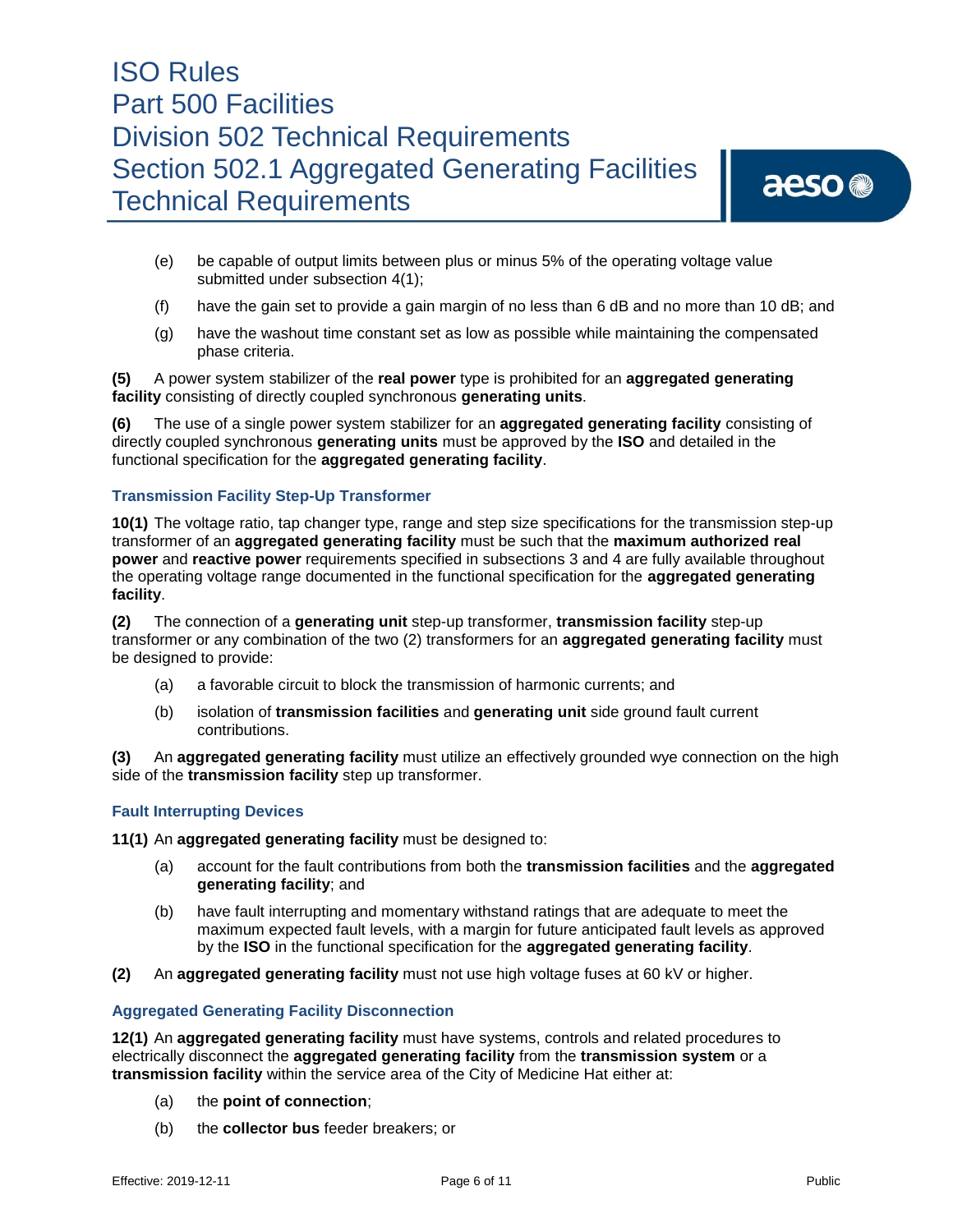# aeso<sup>®</sup>

(c) both;

as documented in the functional specification, after consultation between the **legal owner** of the **aggregated generating facility** and the **legal owner** of the applicable **transmission facility**.

**(2)** An **aggregated generating facility** connecting to a **transmission facility** must provide the functionality and remote control capabilities to enable the **operator** of the **transmission facility** to open or trip any connecting breaker either at the **point of connection** or any **collector bus** feeder breakers, as applicable.

### **Isolating Devices**

**13(1)** An **aggregated generating facility** must be designed with manually operable isolation switches at all points of isolation, as documented in the functional specification, after consultation between the **legal owner** of the **aggregated generating facility** and the **legal owner** of the applicable **transmission facility**.

**(2)** The isolation switches must permit visual verification of electrical isolation and have the capability of being locked open with multiple locks.

### **Aggregated Generating Facility Power Quality**

**14(1)** An **aggregated generating facility** must be designed to meet the following power quality requirements at the **point of connection**:

- (a) the voltage must:
	- (i) be in compliance with the specifications set out in the version of the *International Electrotechnical Commission 61000-3-*7*, Electromagnetic compatibility (EMC) – Part 3-7: Limits - Assessment of emission limits for the connection of fluctuating installations to MV, HV and EHV power systems* that is in effect as of the date the **ISO** first approves the functional specification for the **aggregated generating facility** connection project; and
	- (ii) be in compliance with the short and long term flicker limits as set out in the following Table 1:

|  | <b>Planning Levels</b> |  |  |
|--|------------------------|--|--|
|  |                        |  |  |
|  |                        |  |  |

**Table 1 Short and Long Term Flicker Limits** 

where:

P<sub>st</sub> is the magnitude of the resulting short term flicker level for the considered aggregation of flicker sources (probabilistic value); and

 $P_{\text{It}}$  is the magnitude of the resulting long term flicker level for the considered aggregation of flicker sources (probabilistic value);

and

(iii) meet the: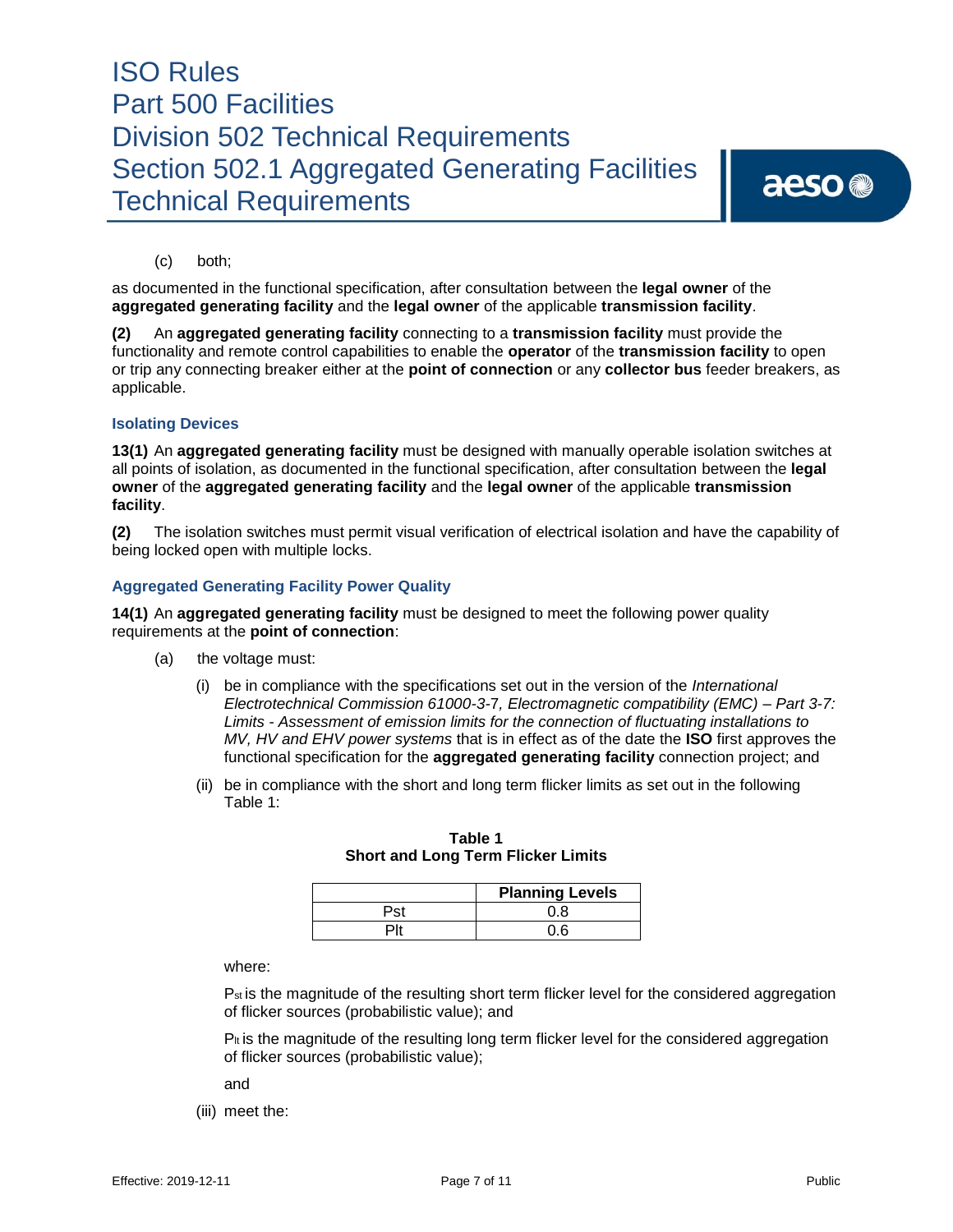aeso<sup>®</sup>

- (A) 99% probability weekly value for Pst; and
- (B) 95% probability weekly value for  $P_{lt}$

based on a measurement period of one (1) calendar week of normal operation of the **aggregated generating facility**;

- (b) the **aggregated generating facility** must be in compliance with the specifications set out in the version of the *IEEE Standard 519, Recommended Practices and Requirements for Harmonic Control in Electrical Power Systems – Section 11* that is in effect as of the date the **ISO** first approves the functional specification for the **aggregated generating facility** connection project; and
- (c) the **aggregated generating facility** must not introduce any resonance into the **transmission facility**, including self-excitation of induction machines, transformer ferroresonance, resonant effects of capacitor additions and the capacitance of the cables of the **aggregated generating facility**.

### **Grounding**

**15** An **aggregated generating facility** must be designed to operate within a **transmission system**  that operates as an effectively grounded system.

#### **Lightning and Other Surge Protection**

**16(1)** An **aggregated generating facility** must be equipped with surge protection for any associated substation equipment.

**(2)** The surge protection referred to in this subsection 16(1) must operate under the following conditions:

- (a) lightning, including the average ground flash density level for the **aggregated generating facility** location;
- (b) switching surges;
- (c) neutral shifts;
- (d) **electrical islands**; and
- (e) temporary over-voltages.

**(3)** The surge protection referred to in subsection 16(1) must be compatible with the **transmission facility** connected to the **aggregated generating facility** to ensure coordination of insulation levels.

#### **Aggregated Generating Facility Synchrophasor Measurement**

**17(1)** The **legal owner** of an **aggregated generating facility** must install a synchrophasor measurement system on the **aggregated generating facility** in accordance with this subsection 17.

- **(2)** Synchrophasor measurements must take place at the following points:
	- (a) all three (3) phase-to-ground voltages at each **collector bus** of the **aggregated generating facility**;
	- (b) all three (3) phase currents for each **transmission facility** step-up transformer on the low voltage side of the **aggregated generating facility**; and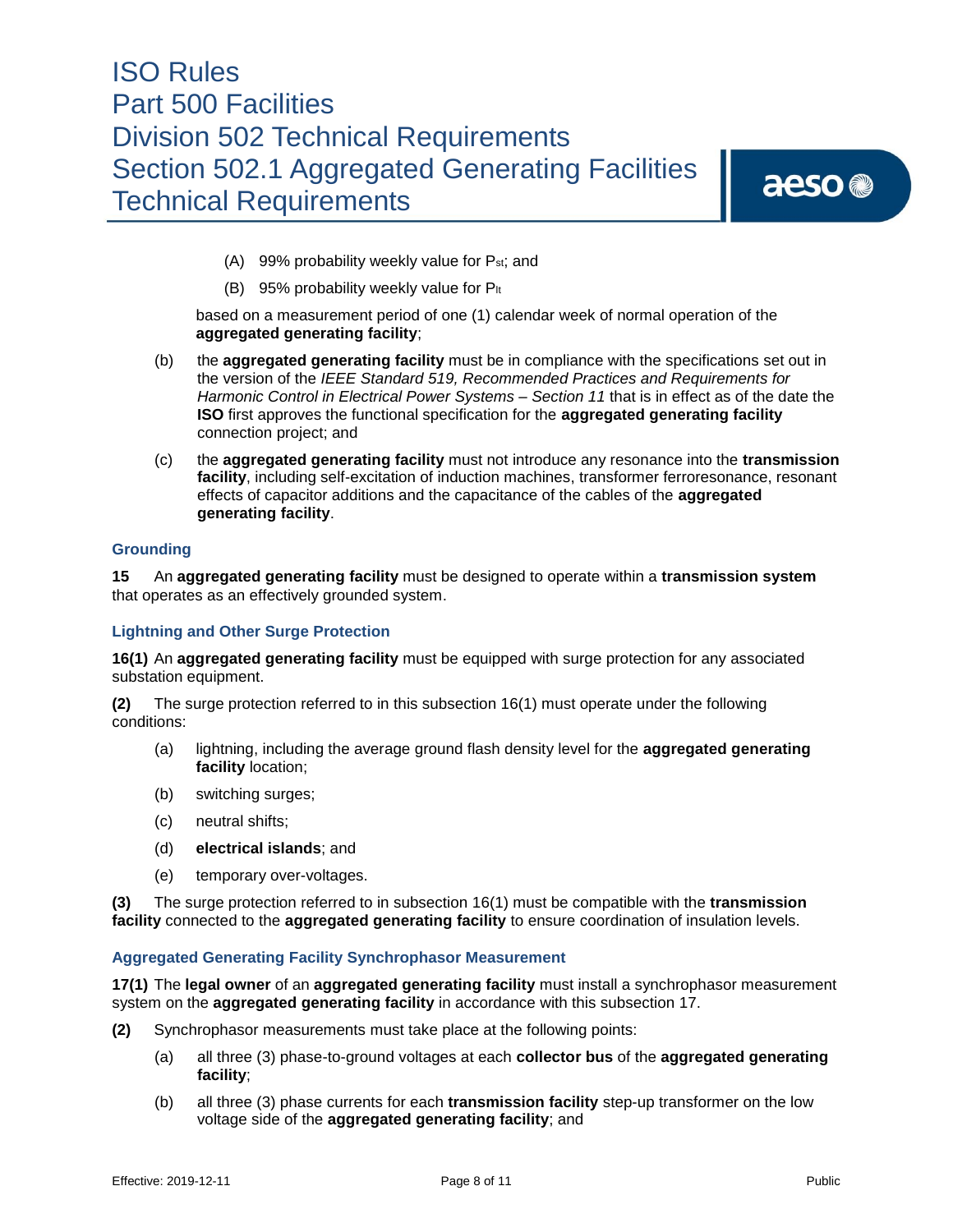# aeso<sup>®</sup>

(c) all three (3) phase-to-ground voltages and currents at each **point of connection** of the **aggregated generating facility**.

**(3)** The **legal owner** of an **aggregated generating facility** must design a synchrophasor measurement system that is capable of downloading and retaining a record of the measurements set out in subsection 17(2) for a period of not less than one (1) calendar year from the date of the initial recording.

### **Appendices**

Appendix 1 – *Voltage Ride-Through Requirements for Aggregated Generating Facilities*

Appendix 2 – *Trip Settings of Off-Nominal Frequency Protective Relays*

### **Revision History**

| <b>Date</b> | <b>Description</b>                                                                                                                                                                                                                                                                                                                                                                                                                                                                                                                                                                                                                                                                                                                                                                                                                                                                                                                                                                                                                                                                                                   |
|-------------|----------------------------------------------------------------------------------------------------------------------------------------------------------------------------------------------------------------------------------------------------------------------------------------------------------------------------------------------------------------------------------------------------------------------------------------------------------------------------------------------------------------------------------------------------------------------------------------------------------------------------------------------------------------------------------------------------------------------------------------------------------------------------------------------------------------------------------------------------------------------------------------------------------------------------------------------------------------------------------------------------------------------------------------------------------------------------------------------------------------------|
| 2019-12-11  | Removed duplication with new Section 103.14, Waivers and Variances;<br>standardized functional specifications language; capitalized references to "Section".                                                                                                                                                                                                                                                                                                                                                                                                                                                                                                                                                                                                                                                                                                                                                                                                                                                                                                                                                         |
| 2018-09-01  | Revised references to "wind aggregated generating facility" to "aggregated<br>generating facility"; revised Applicability section; removed operating requirements,<br>including testing post connection, modelling information, data and record<br>requirements and operator availability; removed real power and ramp rate<br>limitations and meteorological collection tower measurement devices and<br>availability requirements; added frequency and speed governing and record<br>retention period for synchrophasor measurement data requirements; revised<br>reactive power, voltage ride through, voltage regulation, WECC stability control,<br>disconnection, power quality and lightning surge protection requirements; clarified<br>subsection 5(2)(a); revised Appendix 1 to apply to both wind and solar aggregated<br>generating facilities and clarified voltage ride-through requirements for 1.10 per unit<br>of the voltage value; removed Appendix 2, Reactive Power Capability; and revised<br>Appendix 3, Trip Settings of Off-Nominal Frequency Protective Relays and moved<br>to Appendix 2. |
| 2015-04-01  | Subsections 25(4) and (5) were added to increase the accuracy of the wind power<br>forecast by requiring the current and planned available capability.                                                                                                                                                                                                                                                                                                                                                                                                                                                                                                                                                                                                                                                                                                                                                                                                                                                                                                                                                               |
| 2015-03-27  | Replaced "effective date" with the initial release date in sections $1(1)(b)$ , 3 and 13;<br>and replaced the word "Effective" in the Revision History to "Date".                                                                                                                                                                                                                                                                                                                                                                                                                                                                                                                                                                                                                                                                                                                                                                                                                                                                                                                                                    |
| 2014-07-02  | In subsection 7(11) deleted reference to "aggregated generation facilities" and<br>replaced it with "aggregated generating facilities"; in subsection 25(2)(a)(ii) deleted<br>the period at the end and replaced it with a semicolon and the word "and"; in<br>subsection 29(3) deleted the words "two (2) year" and replaced it with "two-year";<br>and deleted references to "forced outage" and replaced it with "automatic forced<br>outage".                                                                                                                                                                                                                                                                                                                                                                                                                                                                                                                                                                                                                                                                    |
| 2013-09-24  | Updated to remove bolding on the term "power system stabilizer".                                                                                                                                                                                                                                                                                                                                                                                                                                                                                                                                                                                                                                                                                                                                                                                                                                                                                                                                                                                                                                                     |
| 2011-12-01  | Initial Release.                                                                                                                                                                                                                                                                                                                                                                                                                                                                                                                                                                                                                                                                                                                                                                                                                                                                                                                                                                                                                                                                                                     |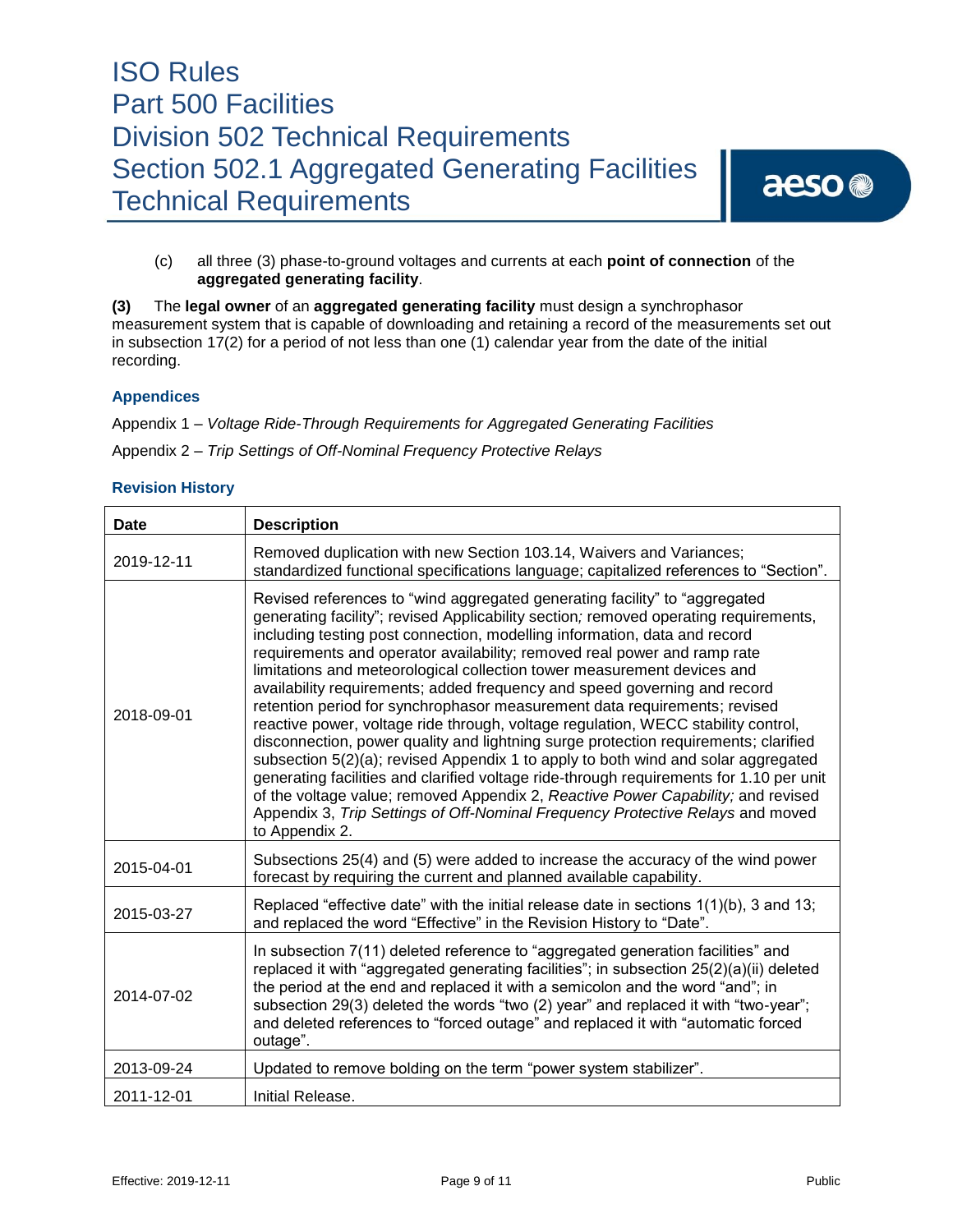aeso<sup>®</sup>

### **Appendix 1 – Voltage Ride-Through Requirements for Aggregated Generating Facilities**

| <b>High Voltage Ride Through Duration</b> |                      | Low Voltage Ride Through Duration |                      |  |
|-------------------------------------------|----------------------|-----------------------------------|----------------------|--|
| Voltage (per unit)                        | Time (seconds)       | Voltage (per unit)                | Time (seconds)       |  |
| $\geq 1.200$                              | Instantaneous trip   | < 0.45                            | 0.15                 |  |
| $\geq 1.175$                              | 0.20                 | < 0.65                            | 0.30                 |  |
| $\geq 1.15$                               | 0.50                 | < 0.75                            | 2.00                 |  |
| > 1.10                                    | 1.00                 | < 0.90                            | 3.00                 |  |
| $\leq 1.10$                               | Continuous operation | $\geq 0.90$                       | Continuous operation |  |